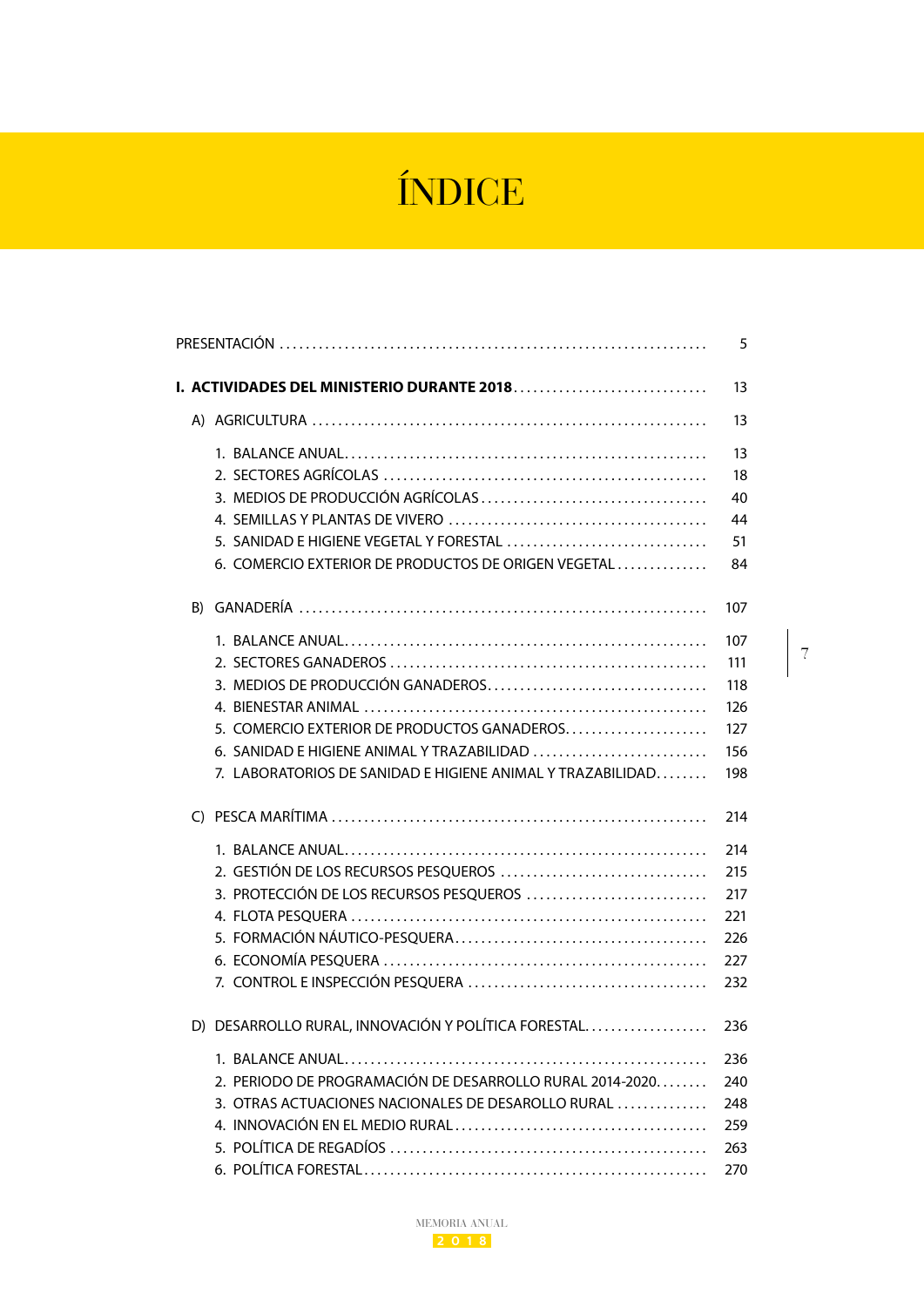<span id="page-1-0"></span>

| ÍNDICE |    |                                                                   | 281 |
|--------|----|-------------------------------------------------------------------|-----|
|        |    |                                                                   | 281 |
|        |    | 2. CALIDAD ALIMENTARIA Y LABORATORIOS AGROALIMENTARIOS            | 283 |
|        |    |                                                                   | 289 |
|        |    |                                                                   | 296 |
|        |    |                                                                   | 304 |
|        |    |                                                                   | 309 |
|        |    | 7. AGENCIA DE INFORMACIÓN Y CONTROL ALIMENTARIOS, OA              | 315 |
|        | Ш. | DESARROLLO DE LA POLÍTICA COMUNITARIA                             | 327 |
|        |    |                                                                   | 327 |
|        |    | 1. PROPUESTAS LEGISLATIVAS DE LA COMISIÓN EUROPEA Y ACUERDOS DEL  |     |
|        |    |                                                                   | 327 |
|        |    |                                                                   | 344 |
|        |    |                                                                   | 357 |
|        |    | 1. PROPUESTAS LEGISLATIVAS DE LA COMISIÓN EUROPEA Y ACUERDOS DEL  |     |
|        |    |                                                                   | 357 |
|        |    | 2. APLICACIÓN DE LA REFORMA DE LA POLÍTICA PESQUERA COMÚN (PPC).  | 359 |
|        |    |                                                                   | 360 |
| 8      |    |                                                                   | 361 |
|        |    | III. PROYECCIÓN INTERNACIONAL DEL MINISTERIO                      | 369 |
|        |    | A) REPRESENTACIÓN ANTE ORGANIZACIONES INTERNACIONALES             | 369 |
|        |    | 1. ORGANIZACIÓN DE LAS NACIONES UNIDAS PARA LA ALIMENTACIÓN Y LA  |     |
|        |    |                                                                   | 369 |
|        |    | 2. ORGANIZACIÓN PARA LA COOPERACIÓN Y EL DESARROLLO ECONÓMICO     |     |
|        |    |                                                                   | 371 |
|        |    | 3. ORGANIZACIÓN MUNDIAL DEL COMERCIO (OMC)                        | 372 |
|        |    | 4. OTRAS ORGANIZACIONES Y FOROS EN MATERIA AGRÍCOLA Y GANADERA.   | 375 |
|        |    | 5. OTRAS ORGANIZACIONES Y FOROS EN MATERIA ALIMENTARIA            | 383 |
|        |    | 6. OTRAS ORGANIZACIONES Y FOROS EN MATERIA FORESTAL               | 386 |
|        |    | 7. ACTIVIDAD NEGOCIADORA EN ACUERDOS DE PESCA CON TERCEROS PAÍSES |     |
|        |    | Y ORGANIZACIONES MULTILATERALES CON COMPETENCIA PESQUERA          | 392 |
|        |    | B) REPRESENTACIÓN BILATERAL ANTE DETERMINADOS PAÍSES              | 395 |
|        |    |                                                                   | 395 |
|        |    | 2. ARGENTINA (ACREDITACIÓN EN CHILE Y URUGUAY)                    | 396 |
|        |    |                                                                   | 397 |
|        |    | 4. CANADÁ (ACREDITACIÓN DE LA CONSEJERÍA DE ESTADOS UNIDOS)       | 398 |
|        |    |                                                                   | 400 |
|        |    | 6. COSTA RICA (ACREDITACIÓN EN CENTROAMÉRICA Y EL CARIBE)         | 401 |

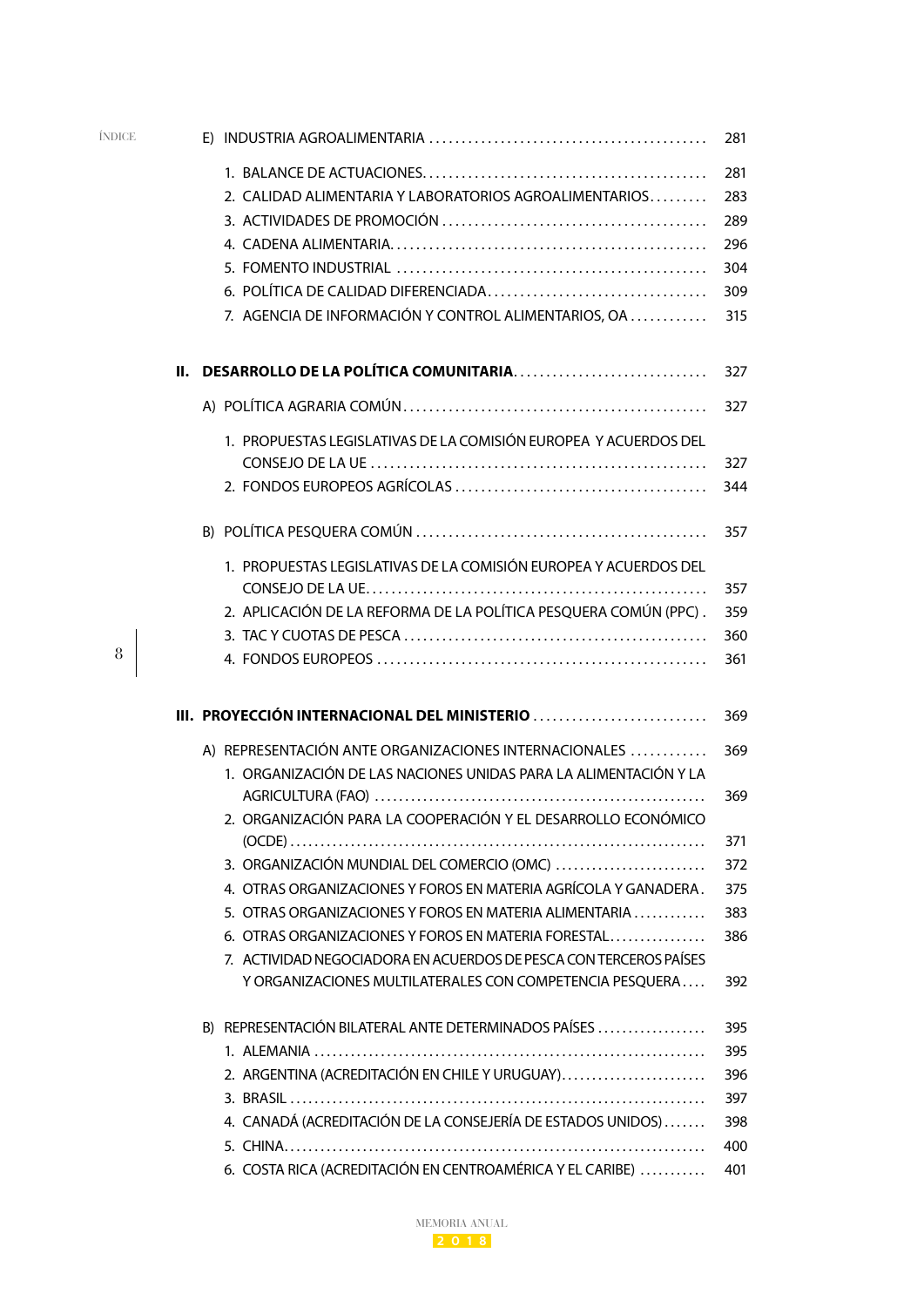<span id="page-2-0"></span>

|    | 7 <sub>1</sub><br>8.<br>INDIA<br>9.<br>13. REINO UNIDO (ACREDITACIÓN EN IRLANDA)<br>15. SINGAPUR (ACREDITACIÓN EN FILIPINAS, INDONESIA, MALASIA, TAILAN-                                              | 403<br>405<br>407<br>410<br>412<br>414<br>415<br>416<br>418 | ÍNDICE |
|----|-------------------------------------------------------------------------------------------------------------------------------------------------------------------------------------------------------|-------------------------------------------------------------|--------|
|    | IV. POLITICA DE RENTAS E INSTRUMENTOS ECONÓMICOS                                                                                                                                                      | 421                                                         |        |
|    | RESUMEN DE MACROMAGNITUDES AGRARIAS<br>$1_{-}$<br>3. EL COMERCIO AGROALIMENTARIO Y PESQUERO (INCLUYENDO EL FORES-                                                                                     | 421<br>421<br>421<br>422                                    |        |
|    |                                                                                                                                                                                                       | 422                                                         |        |
|    | 2. PRECIOS DE LA TIERRA Y CÁNONES DE ARRENDAMIENTO RÚSTICO                                                                                                                                            | 422<br>425<br>425                                           | 9      |
|    | C) SEGURIDAD SOCIAL, FISCALIDAD, ASPECTOS FINANCIEROS Y PRESUPUES-<br>1. SEGURIDAD SOCIAL DEL SECTOR AGRARIO Y DE LA PESCA                                                                            | 429<br>429<br>444                                           |        |
|    | 1. ENDEUDAMIENTO DEL SECTOR AGRARIO Y PESQUERO                                                                                                                                                        | 446<br>446                                                  |        |
|    |                                                                                                                                                                                                       | 451                                                         |        |
|    | <b>PRESUPUESTO CONSOLIDADO DEL EXTINTO MAPAMA EN 2018</b><br>$\mathbf{1}$<br>2. PRESUPUESTO SIN CONSOLIDAR DEL MAPA. SUBSECTOR ESTADO<br>3. PRESUPUESTO SIN CONSOLIDAR DEL MAPA. SUBSECTOR ORGANISMOS | 451<br>455                                                  |        |
|    | 4. EJECUCIÓN DEL PRESUPUESTO CONSOLIDADO DEL MAPA 2018                                                                                                                                                | 456<br>457                                                  |        |
| v. | <b>NORMATIVA, RECURSOS Y RELACIONES INSTITUCIONALES</b>                                                                                                                                               | 461                                                         |        |
|    |                                                                                                                                                                                                       | 461                                                         |        |
|    |                                                                                                                                                                                                       | 462                                                         |        |
|    | C) RECURSOS Y RELACIONES JURISDICIONALES                                                                                                                                                              | 464                                                         |        |

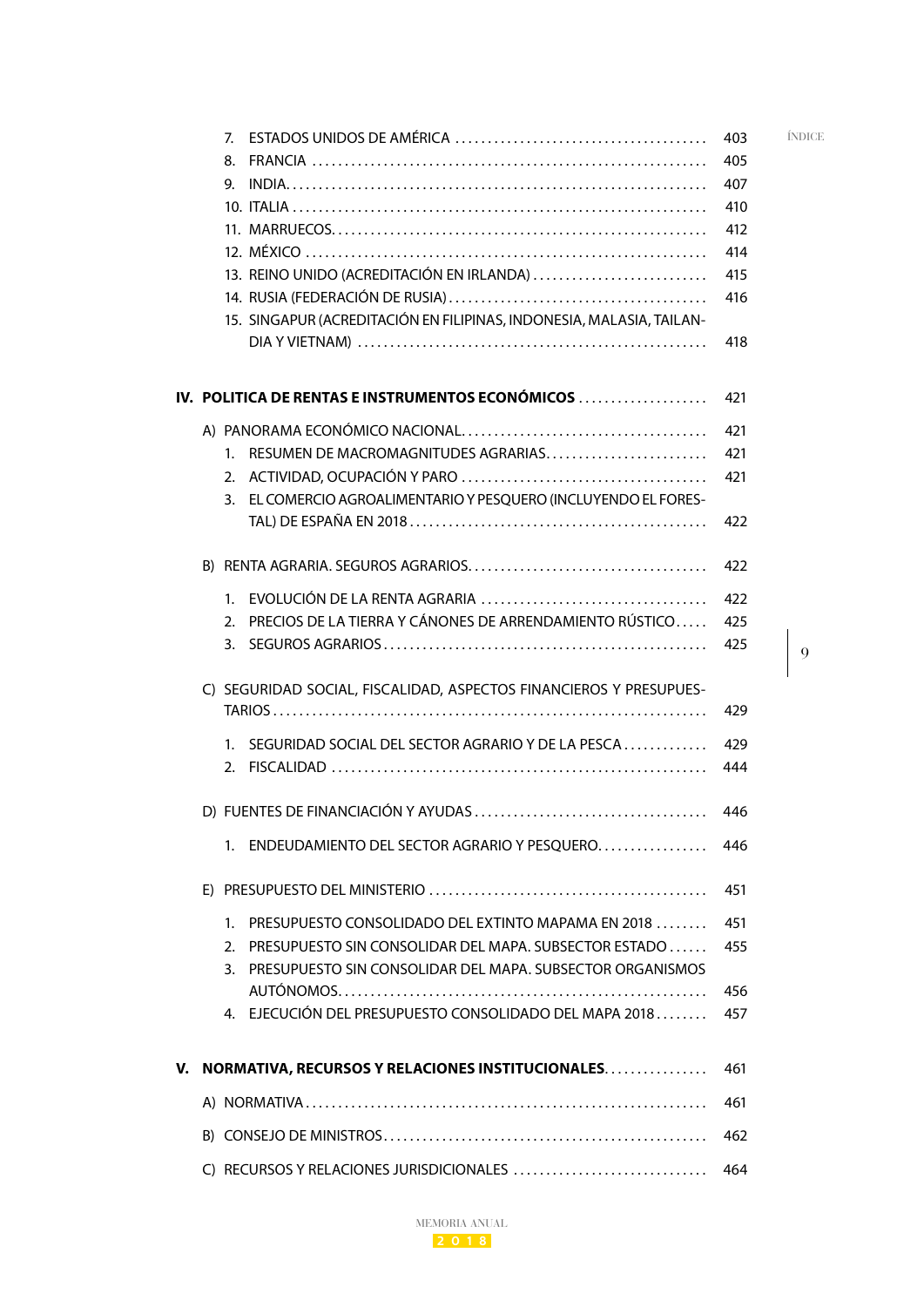<span id="page-3-0"></span>

| ÍNDICE | D) TÍTULOS PROFESIONALES Y CONVENIOS DE COLABORACIÓN                                                                           | 464        |
|--------|--------------------------------------------------------------------------------------------------------------------------------|------------|
|        | 1. RECONOCIMIENTO A EFECTOS PROFESIONALES DE TÍTULOS EXPEDIDOS<br>EN OTROS EE. MM. DE LA UE DE PROFESIONES RELACIONADAS CON EL | 464        |
|        | 2. CONVENIOS, ENCOMIENDAS DE GESTIÓN Y SUBVENCIONES NOMINA-                                                                    | 464        |
|        |                                                                                                                                | 466        |
|        |                                                                                                                                | 469        |
|        |                                                                                                                                | 469<br>471 |
|        |                                                                                                                                | 471        |
|        |                                                                                                                                | 471        |
|        |                                                                                                                                | 478        |
|        | 4. MUJERES RURALES Y TITULARIDAD COMPARTIDA                                                                                    | 479<br>479 |
|        |                                                                                                                                | 480        |
|        |                                                                                                                                | 482        |
|        | VI. RELACIONES CON LA SOCIEDAD Y FOMENTO DEL CONOCIMIENTO                                                                      | 483        |
| 10     |                                                                                                                                | 483        |
|        |                                                                                                                                | 483        |
|        | 2. ACTUACIONES EN EL SECTOR PESQUERO<br>3. ACTUACIONES EN EL EMPLEO PÚBLICO                                                    | 488<br>490 |
|        |                                                                                                                                | 492        |
|        | 1. OFICINA DE INFORMACIÓN AGROALIMENTARIA                                                                                      | 492        |
|        | 2. CONTROL Y GESTIÓN DOCUMENTAL DE CONTENIDOS WEB<br>3. TRANSPARENCIA, ACCESO A LA INFORMACIÓN PÚBLICA Y BUEN GO-              | 496        |
|        |                                                                                                                                | 498        |
|        |                                                                                                                                | 503        |
|        |                                                                                                                                | 503        |
|        | 2. MEMORIA DE LA BIBLIOTECA DE AGRICULTURA Y ALIMENTACIÓN. 2018.                                                               | 507<br>512 |
|        |                                                                                                                                | 514        |
|        |                                                                                                                                | 517        |
|        |                                                                                                                                | 522        |
|        | 1. PUBLICACIONES, INFORMES Y DIFUSIÓN                                                                                          | 522<br>524 |